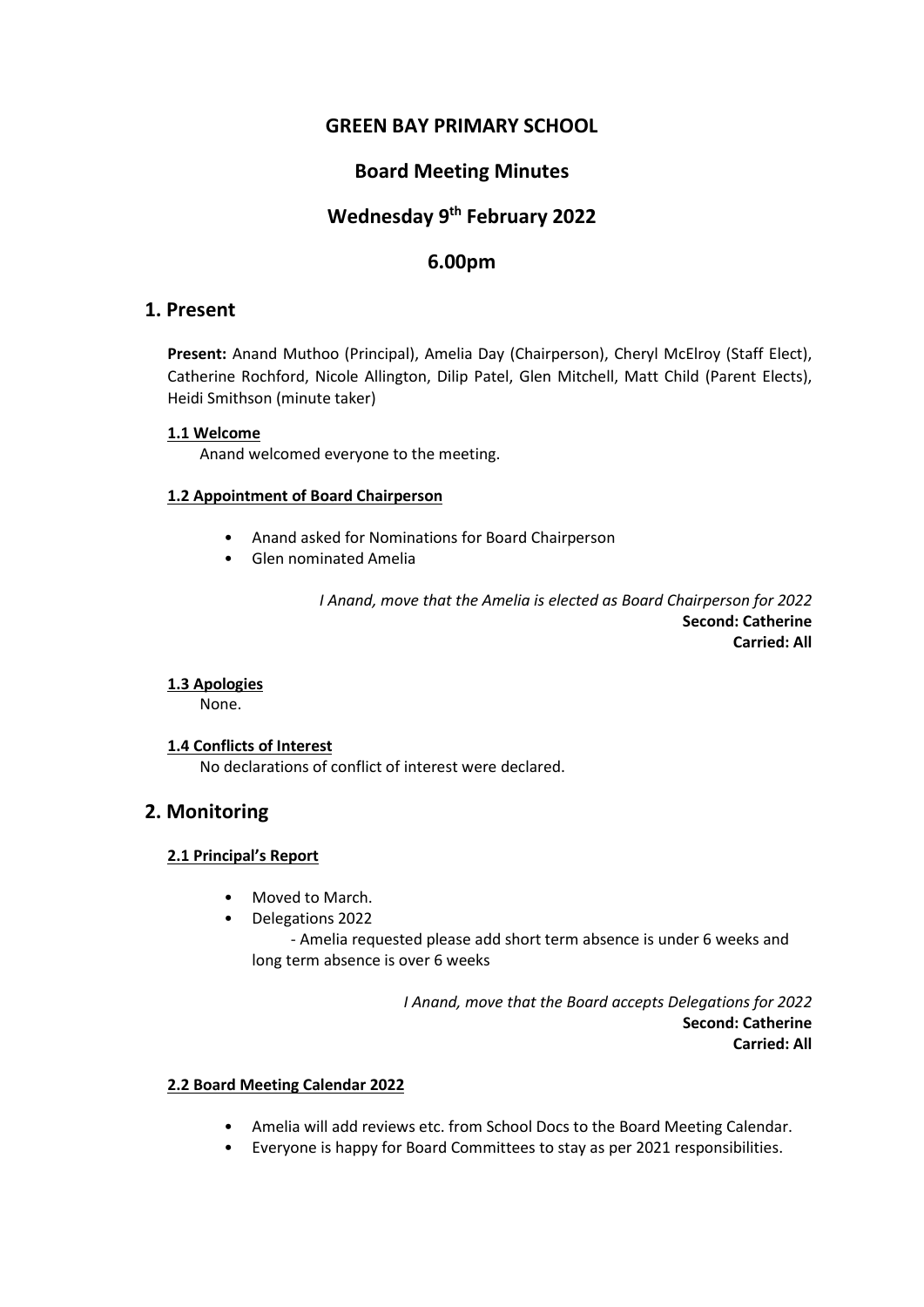- Board Meeting dates:
	- Wed 16 March
	- Wed 13 April
	- Wed 18 May
	- Wed 22 June
	- Wed 27 July
	- Wed 17 August
	- Wed 14 September
	- Wed 26 October
	- Wed 16 November
	- Wed 07 December

### **2.3 Property Discussion**

- Anand discussed emails received regarding property.
- Team turf looking to finish by next Tuesday. There has been a Covid case at the company working on the turf which has caused delays.
- All current property jobs should be finished in 4-5 weeks.
- Volleyball court in COLA needs nets. Board agreed these are needed, they are \$2260 for permanent ground sleeves.

*I Anand, move that the Board approves funding for Permanent Ground Sleeves for the Volleyball Court* **Second: Glen Carried: All**

• The Cyclical Maintenance Painting wasn't completed over the holidays for 2021, so this needs to be rolled over to 2022.

> *The Board resolved to accept the revised Cyclical Maintenance Plan* **Moved: Amelia Second: Dilip Carried: All**

### **3. Strategic Discussions and Decisions**

### **3.1 Covid 19**

- Discussed in committee.
- Staffing won't change for this year as funding is already allocated for 2022.

### **3.2 Well-Being**

- EAP services, the Ministry have extended their time period for this programme so the School does not need to pay for these services.
- During this time there is a lot of anxieties the Leadership team are aware of the strains of covid and doing all they can to support, motivate and reassure wherever possible.
- It is extremely hot in classrooms at the moment. The Ministry have provided CO2 temperature gauges which the teachers are using and some of the classes readings are too high to work in. The school has purchased some fans for the classes to try and help with this. Teachers are also teaching outside when possible.
- Room 5-8 Air con units are not working, this is being addressed.